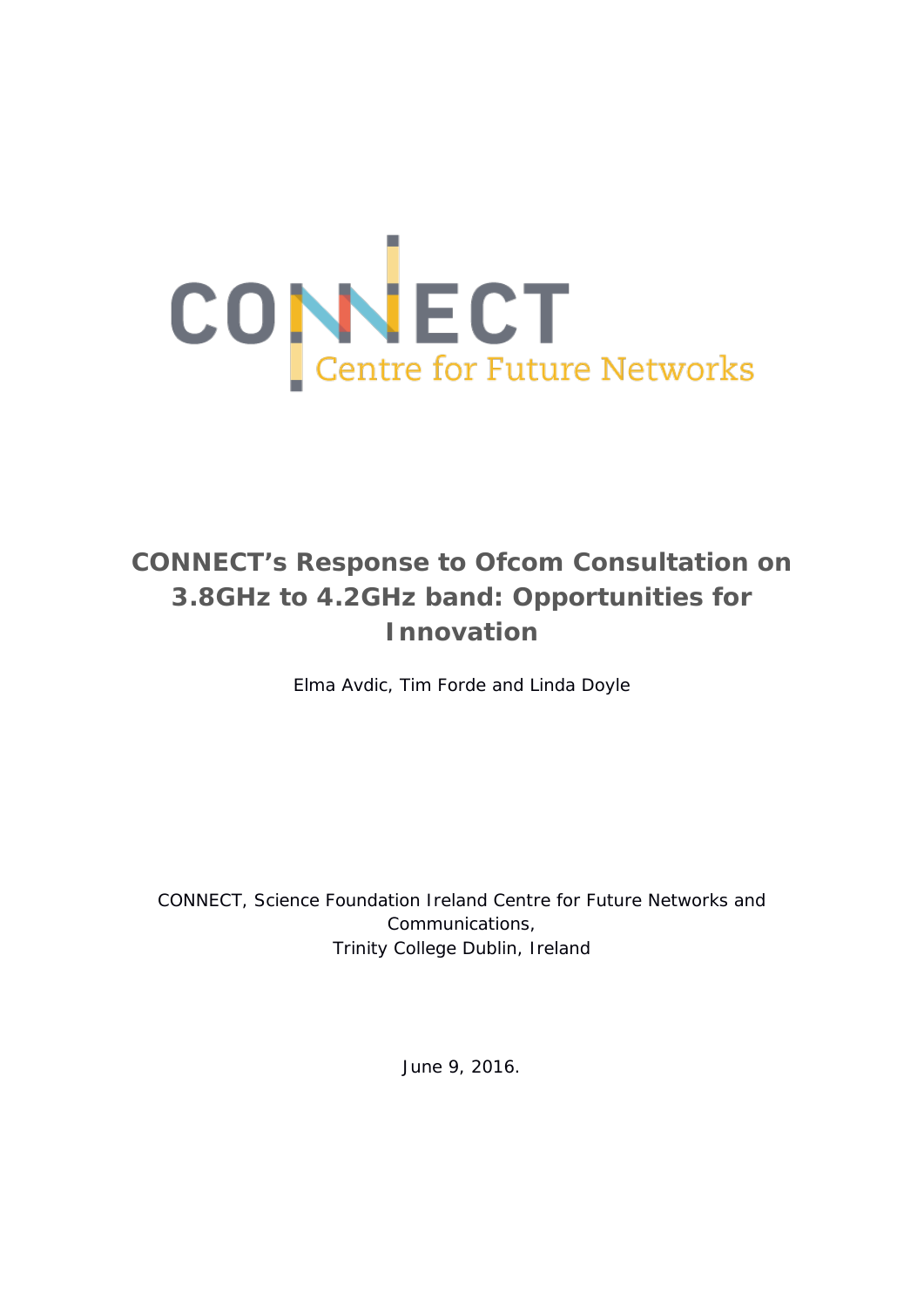# **Contents**

| CONNECT's Response to Ofcom Consultation on 3.8GHz to 4.2GHz:                                |  |
|----------------------------------------------------------------------------------------------|--|
|                                                                                              |  |
|                                                                                              |  |
|                                                                                              |  |
|                                                                                              |  |
| $A_{\cdot}$<br>Recommendation I: The size of the license area should not be fixed nor        |  |
| <b>B.</b><br>Suggestion I: Another approach to geographic licensing11                        |  |
| $C_{-}$<br>Recommendation II: Market-based approach to sharing and small license<br>areas 12 |  |
|                                                                                              |  |
| А.                                                                                           |  |
|                                                                                              |  |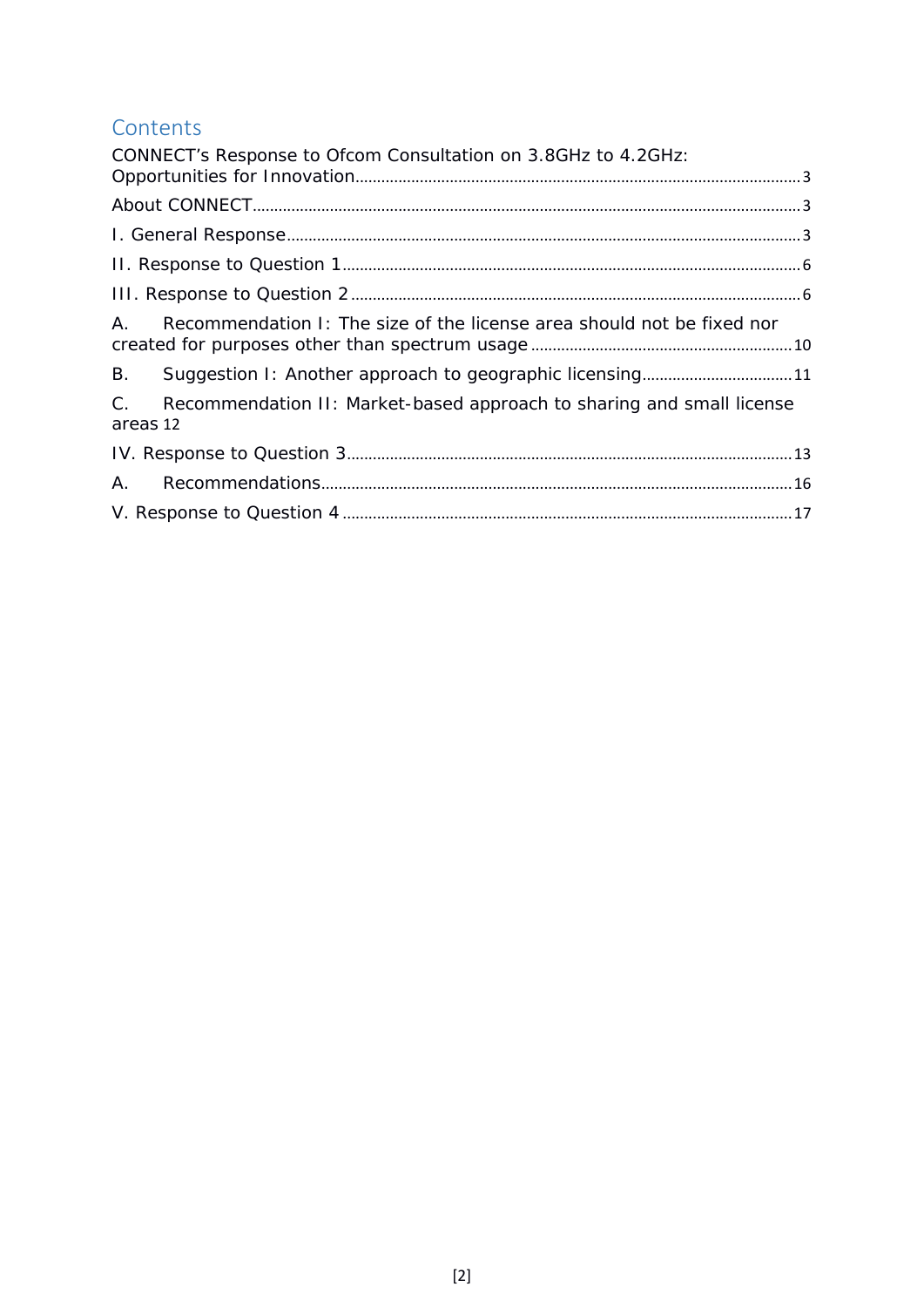### <span id="page-2-0"></span>**CONNECT's Response to Ofcom Consultation on 3.8GHz to 4.2GHz: Opportunities for Innovation**

Elma Avdic, Tim Forde and Linda Doyle

#### CONNECT, Science Foundation Ireland Centre for Future Networks and Communications, Trinity College Dublin, Ireland

# <span id="page-2-1"></span>**About CONNECT**

CONNECT is the Science Foundation Ireland research centre for Future Networks and Communications<sup>[1](#page-2-3)</sup>. We recognise the centrality of networks to society and the economy and we take a system wide, end-to-end perspective and carry out research in all aspects of networks (from the components and systems that make up the networks, to the resources the network uses, to the network infrastructure design, to the software elements that create, manage, control and monitor the networks, to the services that run on the networks). We work on topics such as Internet of Things (IoT), 5G, and advanced wireless, optical and satellite systems.

The CONNECT vision is to change the way networks are designed, created, owned, and operated, so that we can expand the reach, the possibilities and the impact of a connected world of people and things. Our mission is to carry out impactful collaborative research at scale with academic and industry partners, from an end-to-end system wide perspective of networks.

# <span id="page-2-2"></span>**I. General Response**

We recognise the need to proactively influence policy around emerging technologies and future spectrum sharing system designs and contribute to contemporary regulatory and policy debates that do take into account technological advancements and aim to promote the ways in which spectrum resource can be shared more efficiently. CONNECT welcomes the opportunity to respond to Ofcom Consultation on innovative sharing<sup>[2](#page-2-4)</sup>, which we see as a promising step towards novel policy and regulatory approaches whose frameworks should reflect the ability to dynamically respond and adapt to the ecosystem of current technological innovation. Ofcom has initiated the change through the strategies towards a reform in spectrum management<sup>[3](#page-2-5)</sup> and developed a spectrum sharing framework<sup>[4](#page-2-6)</sup> to provide necessary tools and enablers of the sharing approach. In our opinion, these actions, supported by the comprehensive analysis of potential sharing scenarios could result in a well-

<span id="page-2-3"></span><sup>&</sup>lt;sup>1</sup> http://www.connectcentre.ie<br><sup>2</sup> Ofcom, 3.8GHz to 4.2GHz band: Opportunities for Innovation, April 2016.

<span id="page-2-5"></span><span id="page-2-4"></span><sup>&</sup>lt;sup>3</sup> Ofcom, Spectrum Management Strategy, Ofcom's strategic direction and priorities for managing spectrum *over the next 10 years*, April 2014. <sup>4</sup> Ofcom, *A framework for spectrum sharing*, April 2016.

<span id="page-2-6"></span>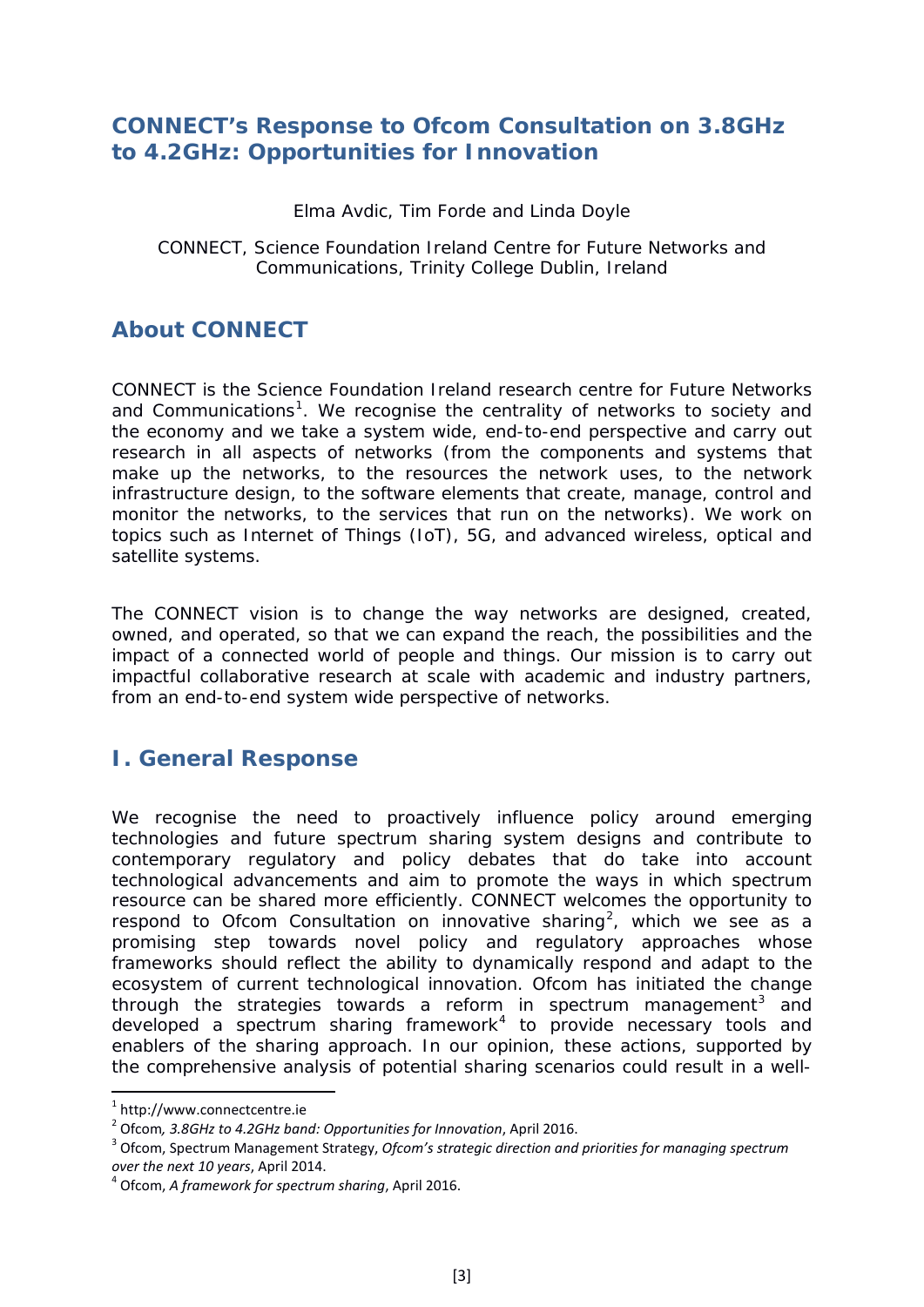defined, functional framework that promotes innovation in spectrum sharing and fosters the competition in spectrum bands by means of opening the bands for new entrants alongside the traditional mobile operators and introducing them as new spectrum users in these bands. The fact that spectrum needs are changing calls for a new approach to sharing and exploring more innovative and dynamic solutions, that will be sustainable on a longer term scale. It is important that these solutions are represented by the systems that are flexible and able to adapt to dynamic changes that the future of wireless will impose.

A fundamental starting point for CONNECT is the fact that communications networks are core components of our critical infrastructure, supporting many basic societal needs. To design networks that will continue to support these needs as demands grow, we face a series of conflicting requirements. The networks of the future will need to support tiny and simple machines as well as highly complex advanced nodes. They will need to accommodate traffic that will range from small, bursty messages to long-lived flows of three-dimensional, high-definition video. There is a growing demand for sharing of every kind of data to enable new applications and services, but an opposing demand for increased protection and privacy. There is the challenge of providing economical services in dense urban cities as well as in remote isolated communities, and the challenge of supporting concentrated and disbursed applications. There is the conflict between closing things down so that incumbents recoup investments and opening things up so new players can join the market. There is the unquenchable appetite for more of everything (connectivity, capacity, processing power, storage etc.), but an expectation that it comes at less cost.

As Ofcom emphasized in their spectrum management strategy, two current trends can be identified as drivers of these changes:

- 1. *Perpetual growth of requirements and demands* for wireless services (in mobile data over public and private networks, in M2M and IoT applications but also in other sectors that serve citizens and consumers such as PMSE, satellite services and DTT).
- 2. *The ability of technology to meet these demands* through: new transmission techniques so that more information is carried over a given amount of spectrum (LTE and emerging 5G standards, digital technologies for wireless microphones and business radio applications, new compression standards in TV broadcasting), more intense use of spectrum (frequency re-use using low-powered, small cells), providing services using higher frequencies (fixed wireless services above 60GHz) etc.

What will drive these changes the most is the problem of increased demand in highly localised, high population density areas spectrum environments, where the usage of spectrum is already intense<sup>[5](#page-3-0)</sup>. In the longer term, technology will evolve to use higher frequencies more economically, capacity requirements are becoming bigger so that only large bandwidths can satisfy the demand. But in the meantime in lower range of frequencies where spectrum is not used efficiently, sharing amongst systems different in nature will increase because spectrum cannot be cleared, especially in a nationwide manner. We think it is

 $\overline{a}$ 

<span id="page-3-0"></span> $<sup>5</sup>$  In the range of 300MHz to 3GHz there is no unused spectrum available, which is the case with other</sup> spectrum bands with attractive propagation characteristics as well.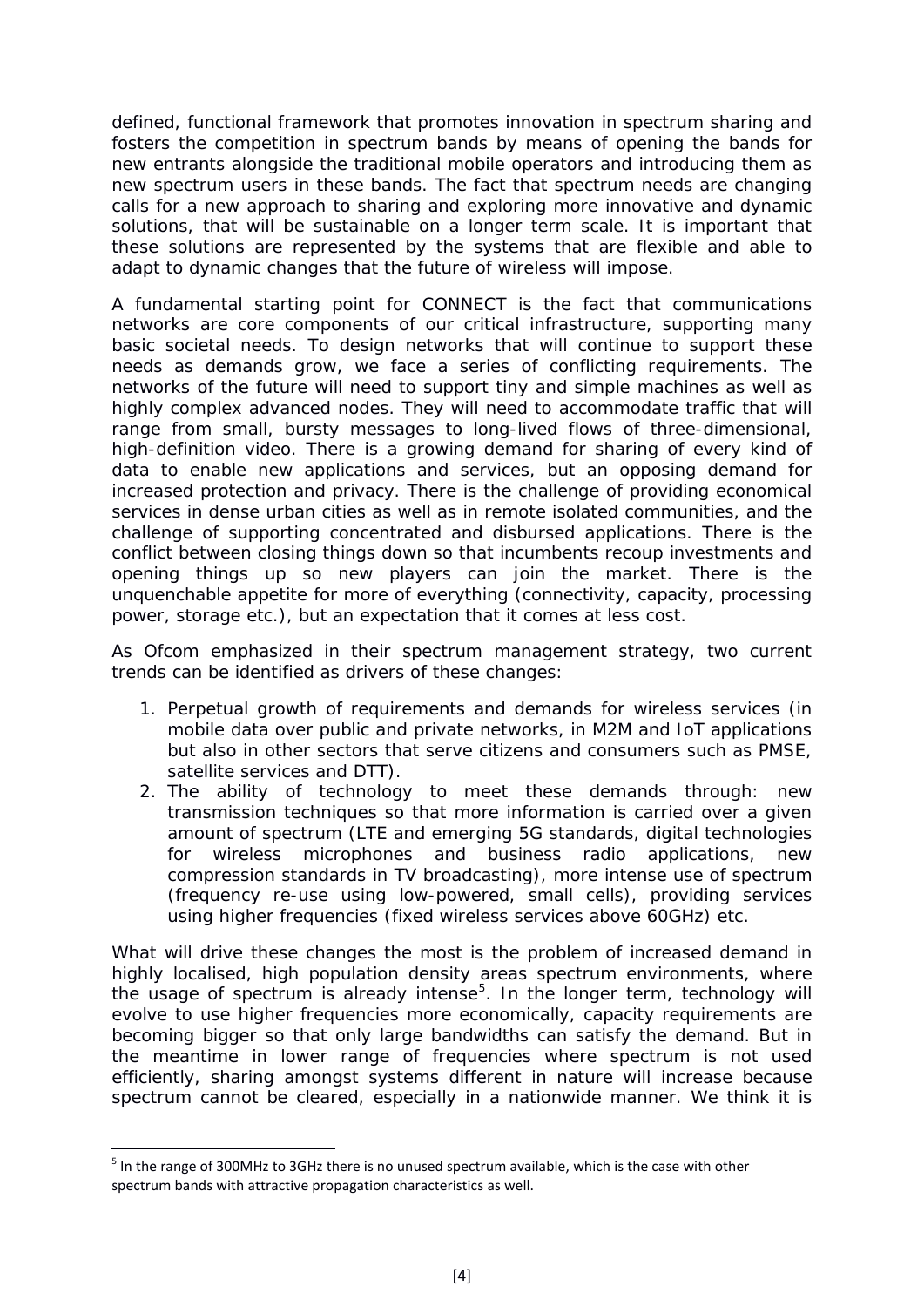essential that sharing happens in a most efficient, flexible, adaptable and dynamic way possible.

As recognized in its spectrum management strategy, Ofcom plans to address these challenges through combining the use of market mechanisms and regulatory action to drive these changes. We support the market driven approach to reforming spectrum management and adapting to the reality of sharing. In this sense we provide our input based on the work we have done on spectrum sharing models, Spectrum Access System (SAS)-based sharing in 3.5GHz in the U.S $^6$  $^6$  and LSA-based sharing in 2.3GHz in the EU<sup>[7](#page-4-1)</sup>. We put emphasis on: (1) the nature of adjacent service when it comes to coexisting in neighbouring geographical license areas and fighting co-channel interference, and (2) the importance of fostering competition and innovation through market based thinking in spectrum sharing, opening the space for new players beyond traditional mobile carriers to enter the sharing arrangements.

Three main points that we would like to raise as a response to this consultation and propose a way forward are framed as follows.

The unit of geographic licensing can be an enabler or a barrier. More consideration is needed prior to designing an effective licensing framework, to avoid the potential authorisation barrier to impact the effectiveness of the framework.

A multi-tiered approach to spectrum access is necessary enabler to foster innovation in sharing and competition in spectrum bands. Technological enablers are already there. Regulation and policy around dynamic sharing environments need to advance faster in order to come up with general frameworks which will allow different kinds of players to participate in sharing, beyond traditional mobile network operators.

There is a danger that technology and policy around spectrum sharing will be framed through a static apparatus of sharing rules which do not foresee flexibility, dynamics and adaptability and rely solely on traditional, legacy way of thinking in spectrum management.

<span id="page-4-0"></span><sup>6</sup> FCC, Report and Order and Second Notice on Proposed Rulemaking, *In the matter of Amendment of the Commission's Rules with Regard to Commercial Operations in the 3550-3650 MHz Band*, GN Docket No. 12- 354, April 2015., available at: [https://apps.fcc.gov/edocs\\_public/attachmatch/FCC-15-47A1.pdf](https://apps.fcc.gov/edocs_public/attachmatch/FCC-15-47A1.pdf) <sup>7</sup> ECC Report 2015*, Licensed Shared Access*, February 2014., available at: [http://www.erodocdb.dk](http://www.erodocdb.dk/)

<span id="page-4-1"></span>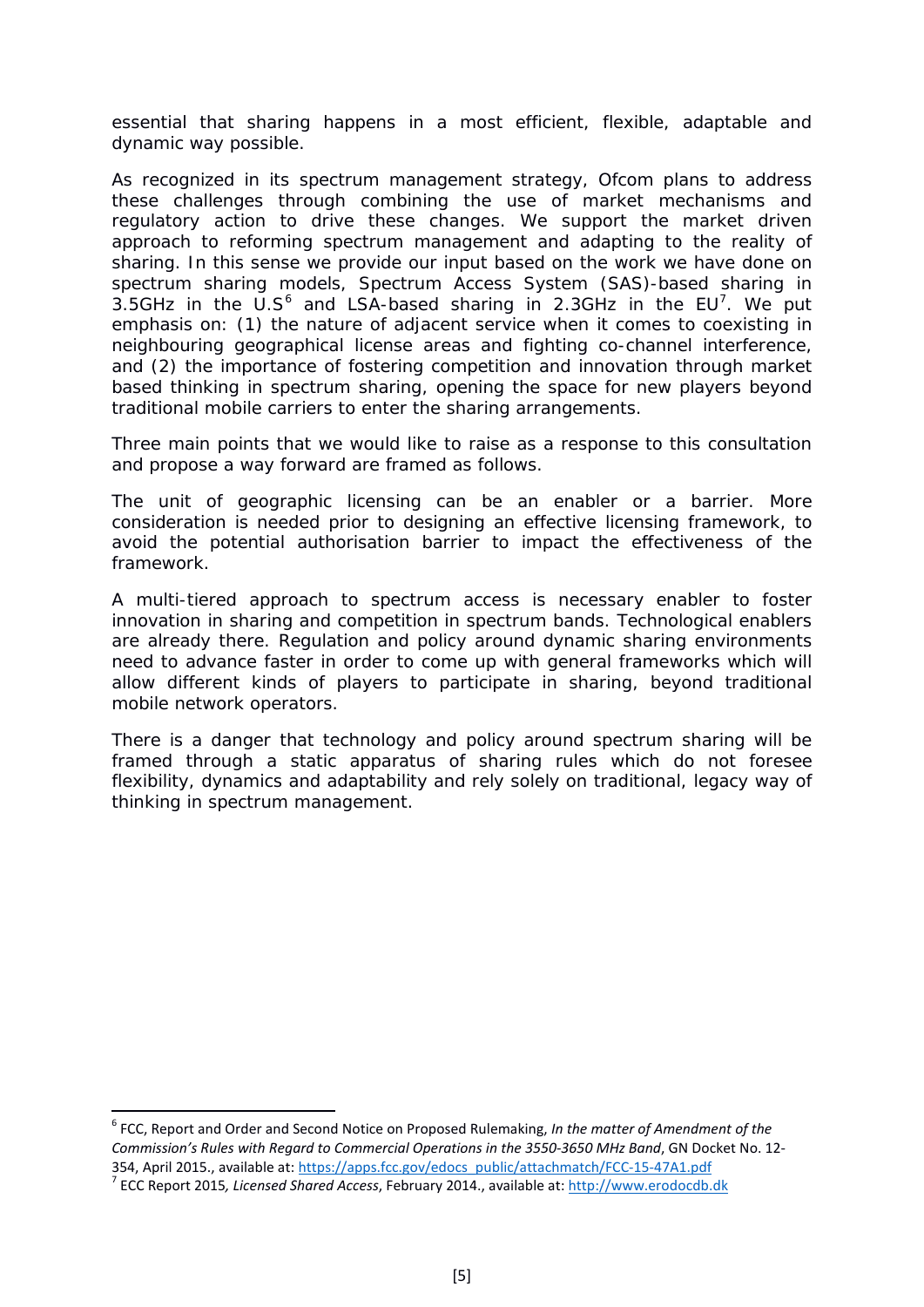### <span id="page-5-0"></span>**II. Response to Question 1**

Given the nature of the incumbents and their use of the spectrum, what new types of applications do you foresee could access this spectrum on a shared basis? Please provide details on the potential applications and their characteristics of use as identified in the spectrum sharing framework.

CONNECT has no specific comments to this questions, response can be found within responses to Question 2 and Question 3.

## <span id="page-5-1"></span>**III. Response to Question 2**

Based on information provided in this Section, can you identify any barriers to enhanced sharing in the 3.8GHz to 4.2GHz band? Please use the Spectrum Sharing Framework, which identifies four types of barriers to spectrum sharing: lack of information; market barriers; technology barriers; and authorisation barriers.

A potential authorisation barrier is the issue that could have a severe impact on the effectiveness of the licensing framework, issue of geographic licensing, particularly dimensions and nature of the licensing unit.

At the current stage of sharing proposals for 3.8GHz - 4.2GHz band, the licensing framework is still to be created and adopted. Therefore we raise few of our concerns based on the work done on the Spectrum Access System (SAS) in 3.5GHz band, in the U.S. As Ofcom already pointed out (it also reflects in the questions posed on stakeholders in the request for inputs), this consultation is an attempt to follow the pace of recent developments in spectrum sharing models across the globe. There are many similarities with the 3.5GHz approach to sharing. In order to draw parallels between the two regulatory approaches to sharing, we summarise the main characteristics of the FCC 3.5GHz sharing framework, to elaborate on the potential drawbacks of inappropriately designed geographic licensing framework.

The opening of the 3.8GHz - 4.2GHz band for sharing spectrum between new types of users and the users that encumber the band, should lead to development of a highly dynamic sharing framework. A spectrum license authorises the operation of a device within a defined spectrum space – geographic area and frequency band. Operating rights should be determined for a specific geographic area where incumbents would be protected so that the new systems can access spectrum without interfering with the primaries, while also accepting the risk of coexisting with other systems, some of which perhaps have even lower priority of access.

In this band, the primary users make only limited use of spectrum. The framework of multi-tier approach could unlock the potential of the band and make spectrum utilisation more efficient. For example, three tier approach envisions primary users with highest priorities to access spectrum. Secondary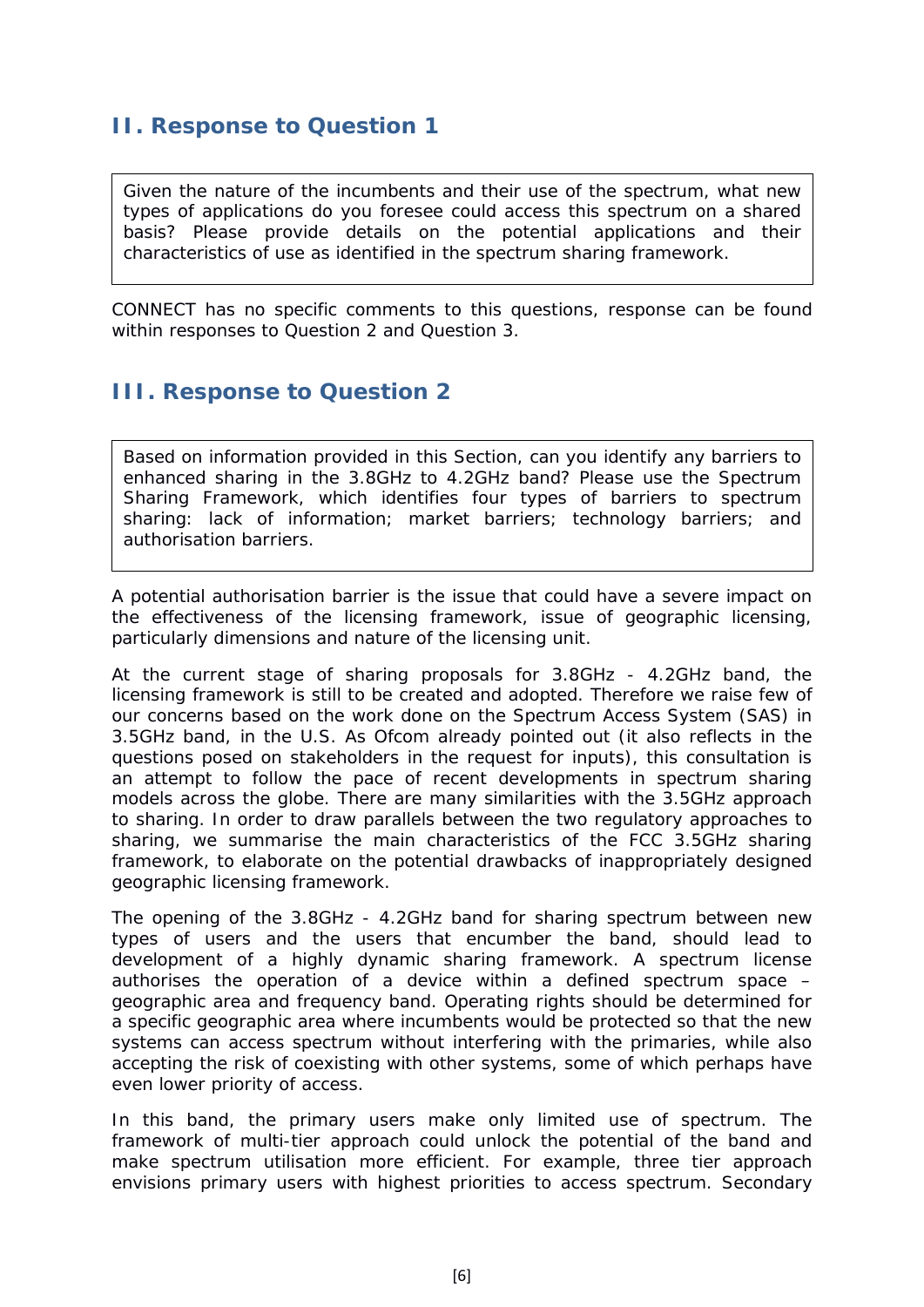users have more limited protections and hold the right to not be interfered by third tier third the tier was the series of the third that the term of the term of the term of the term of the tier has the lowest priority in access and could use spectrum in some form of light-licensed framework (possible options to be considered) or akin to unlicensed mode.

According to the Ofcom analysis on incumbent geographic distribution and frequency assignments of fixed links and satellite earth stations<sup>[8](#page-6-0)</sup> in the 3.8GHz -4.2GHz band, huge unused spectrum regions can clearly be identified (entire Northern Ireland, Wales, Northern England, the South West and the majority of Scotland). Satellite services and fixed links that encumber this band are characterized by predictability and deterministic usage of spectrum. The usage patterns of satellite operations show that they are limited in time and geography.

The nature of incumbents in 3.8GHz - 4.2GHz in the UK, resembles the incumbent usage patterns of 3.5GHz band in the U.S., where incumbents are federal users (military high powered radars on ship platforms across the coastline) and grandfathered fixed satellite services. Propagation characteristics of 3.8GHz - 4.2GHz also resemble those of 3.5GHz, being above 3GHz threshold up to which mobile cellular spectrum usage is ideal. These bands are extremely suitable for small cell deployments to be introduced as additional spectrum users through a multi-tiered spectrum access. Having low powered deployments with limited propagation range of the band will allow more users to operate in closer proximity, exploiting in such way the core advantage of these bands: huge potential for geographic sharing empowered by the fact that incumbents operations are predictable.

The framework for sharing the 3.5GHz band adopted by the FCC envisions a sophisticated system of multiple databases called Spectrum Access System (SAS) that is responsible for processes of: managing, reporting, updating, monitoring, securing, authorising, assigning, protecting from interference and enforcing policy rules on Citizens Broadband Radio Services (CBRS) devices<sup>[9](#page-6-1)</sup> new class of users created for this band, classified according to their priorities to access spectrum. The two additional classes of users are called Priority Access (PA) users and General Authorised Access (GAA) users. Initially, PA users were only critical mission users, i.e. Contained Access users, but the FCC expanded the size of PA tier to a broader class of users. As we interpret the framework, they can be any type of network operators: MNOs or MVNOs, IoT, OTT, mobile broadband, small scale, large scale operators, deploying small cell technology or macro, infrastructure providers, C-RAN operators - as long as they obtain a license to operate. The open eligibility concept means that any entity that is eligible to hold the FCC license, can apply for PAL (PA license) with an entry point of paying for the usage rights. GAA use can be any type of usage which access spectrum opportunistically, wherever and whenever it's free from PA use. GAA applications can be M2M communications such as environmental monitoring sensors, transportation monitoring, utility meters, home and car maintenance and entertainment etc.

<span id="page-6-1"></span><span id="page-6-0"></span><sup>&</sup>lt;sup>8</sup> Illustrated in Fig.2, Fig.6 and Fig.7, Ofcom Consultation document<br><sup>9</sup> FCC, NPRM, In the Matter of Amandment of the Commission's Rules with Regard to Commercial Operations in the 3550 – 3650 MHz Band, GN Docket No. 12-354, December 2012., available at: [https://apps.fcc.gov/edocs\\_public/attachmatch/FCC-12-148A1\\_Rcd.pdf](https://apps.fcc.gov/edocs_public/attachmatch/FCC-12-148A1_Rcd.pdf)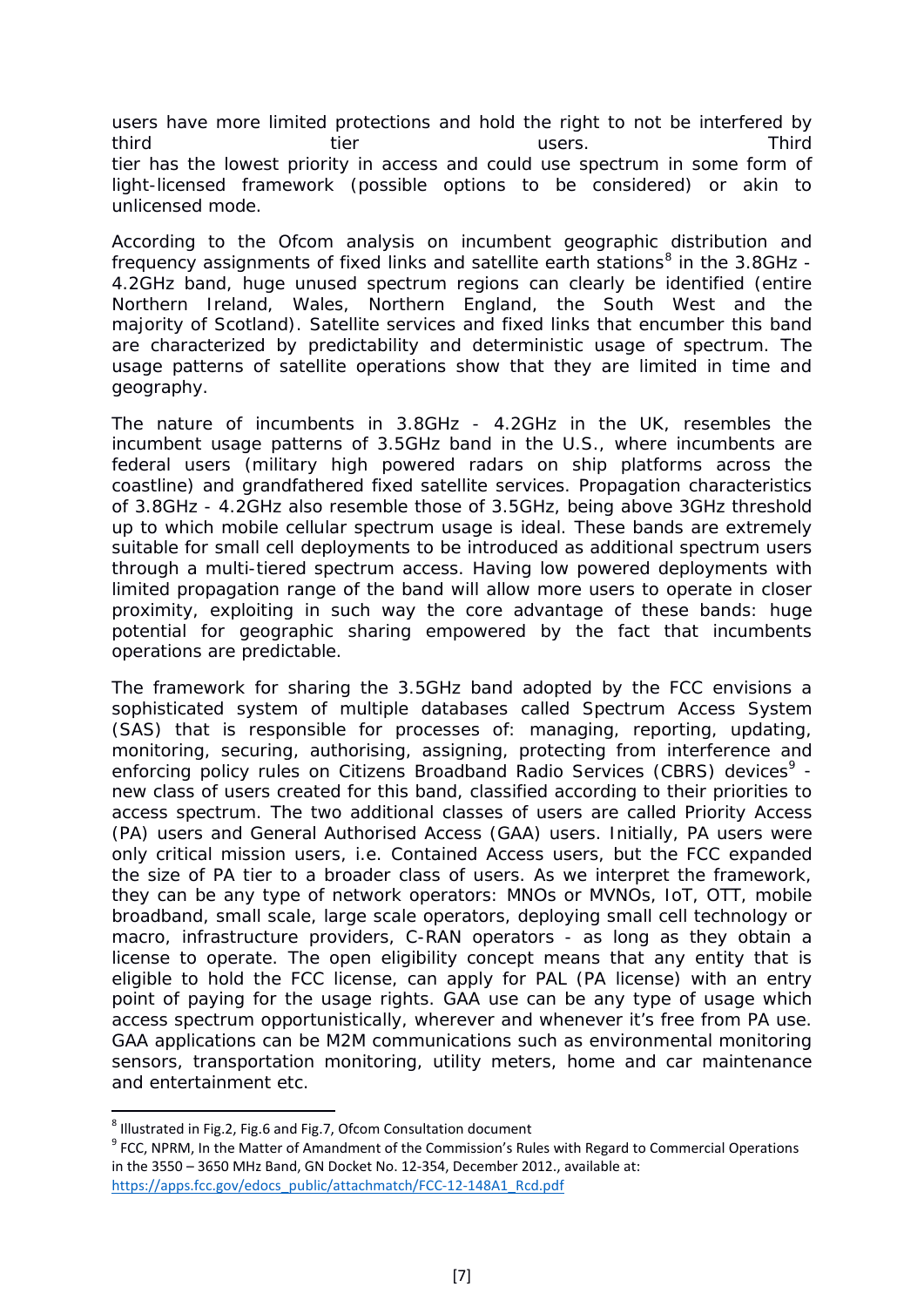The FCC adopted census tract<sup>[10](#page-7-0)</sup> cartographic boundaries to serve as the boundaries of allowed licensed operation in 3.5GHz band. We are aware of the fact that Ofcom does not issue licenses using census data or pre-defined license territories. Instead, licensing area is determined based on real-time interference protection computations on a pixel-based approach designed for TVWS sharing. However, for diverse types of usage (e.g. see previous paragraph), small cell deployments should be introduced through the sharing framework to empower this band and to really utilise spectrum efficiently and promote competition. Smaller license areas are needed to support this goal, because the practice of issuing the licenses to an operator for entire cities, regions and even nationwide, needs to be abandoned. It criples the potential of sharing, especially if we have in mind that there are not many possibilities in the regulatory space for the new entrants to be introduced in the band. The new kinds of players that are emerging<sup>11</sup>, differ from traditional cellular carriers in many ways, particularly in the change of ownership model and the fact that their service drives their network roll-outs and deployments.

Under the assumption that Ofcom's efforts towards reformed spectrum management and new sharing frameworks for identified spectrum bands (in which spectrum still lies fallow or is dedicated to incumbents who do not use it) – will result in innovative sharing frameworks that could potentially be applicable globally, we give an insight into the framework components to be especially addressed and to be supported by sufficient technical and economical analysis conducted on these bands. Users and systems that will share the spectrum are very different in terms of usage patterns, services they provide, technology they use, business models they are guided by, the socio-economic value of spectrum that their usage derives etc. It is clearly a daunting task to design a flexible but functional licensing framework to avoid these systems interfering with each other. The issue in particular concerns the question of defining operational restrictions to avoid interference due to adjacent users interaction, which in return dictates the license boundary and the area of allowed operation within that boundary.

<span id="page-7-0"></span> $10$  Census tracts are geographical areas defined on the basis of population statistics with their area boundaries not expected to change too much over time. Entire U.S. is divided into 74,000 census tracts. For more information see:<http://www.census.gov/geo/maps-data/index.html><br><sup>11</sup> Virtual operators, OTT operators, e.g. Google, Facebook

<span id="page-7-1"></span>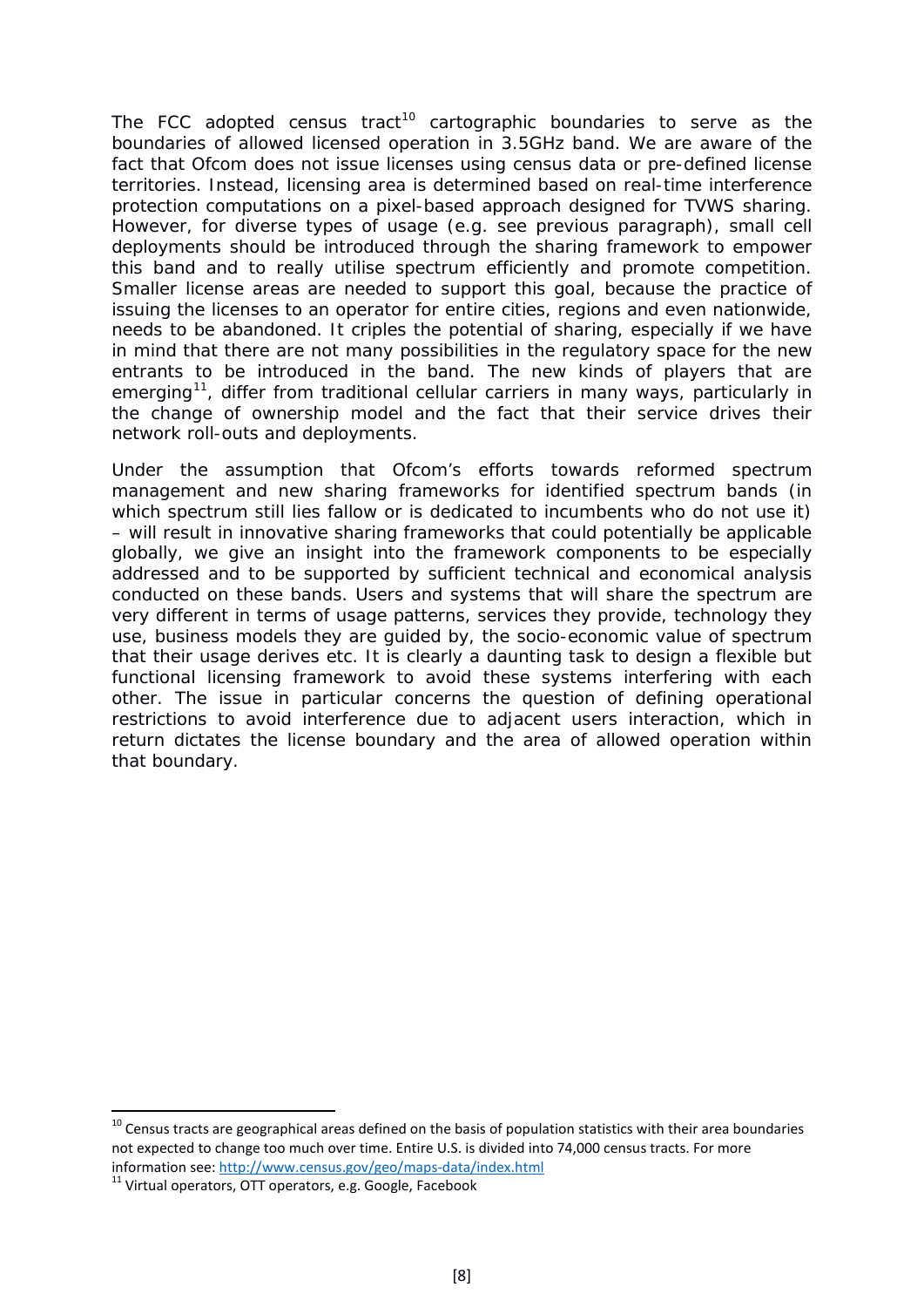

*Figure 1: Adjacent census tracts allocated to different operators: the set-back distance and the sterile, grey space area in which the red nodes cannot be used.*

Though census tracts are not suggested by Ofcom as license areas, the issue analysed with census tracts allow us to look at the challenges in selecting the licensing area unit. Hence, we will look at them in some detail. A PA user will be assigned a PA license (PAL) for 10MHz channel within one census tract. Besides the PA user, census tract also accommodates GAA users who access spectrum opportunistically when it's free from PA use. Despite the evident natural correlation of census tracts areas and the planning for a radio (census tracts group the population in a way that it's easier for operators to target certain groups of customers and deploy their base stations), issues will occur when there are different users of spectrum with different usage pattern neighbouring in census tracts and facing the challenge of co-channel interference (see Fig.1). The core idea of 3.5GHz framework is to allow operators to operate locally. Therefore, when adjacent census tracts are allocated to different operators, which is a realistic assumption of spectrum sharing environment in 3.5 GHz with diverse systems sharing the resource – the boundary issue becomes a disabler of efficient sharing.

To show an example, we did a study on census tract license areas<sup>12</sup>, based on the technical requirements for CBRS users in 3.5GHz adopted by the FCC. These rules specify the conditions in which neighbouring CBRS deployments should operate to reduce the risk of interference due to tier-interactions. The power limits on a license boundary proposed by the FCC specify the signal strength level limit anywhere along PA service area (i.e. census tract) boundaries between different CBRS users. Under the propagation conditions, the required set-back distance creates an area in which CBRS deployments will not be allowed. We have computed the CBRS-allowed area using the data from the US census databases and the results have shown that entire cities, particularly highly dense, urban areas such as Manhattan, Washington DC and San Francisco would be almost completely unavailable for these deployments under 3.5GHz sharing rules. Fig.2 shows one set of results for Washington DC area, with two different set-back distances computed based on propagation analysis and

 $\overline{a}$ 

<span id="page-8-0"></span><sup>&</sup>lt;sup>12</sup> E. Avdic, I. Macaluso, N. Marchetti and L. Doyle: Census Tract License Areas: Disincentive for Sharing the 3.5GHz band?, April 2016., available at[: http://arxiv.org/pdf/1605.09184v1.pdf](http://arxiv.org/pdf/1605.09184v1.pdf)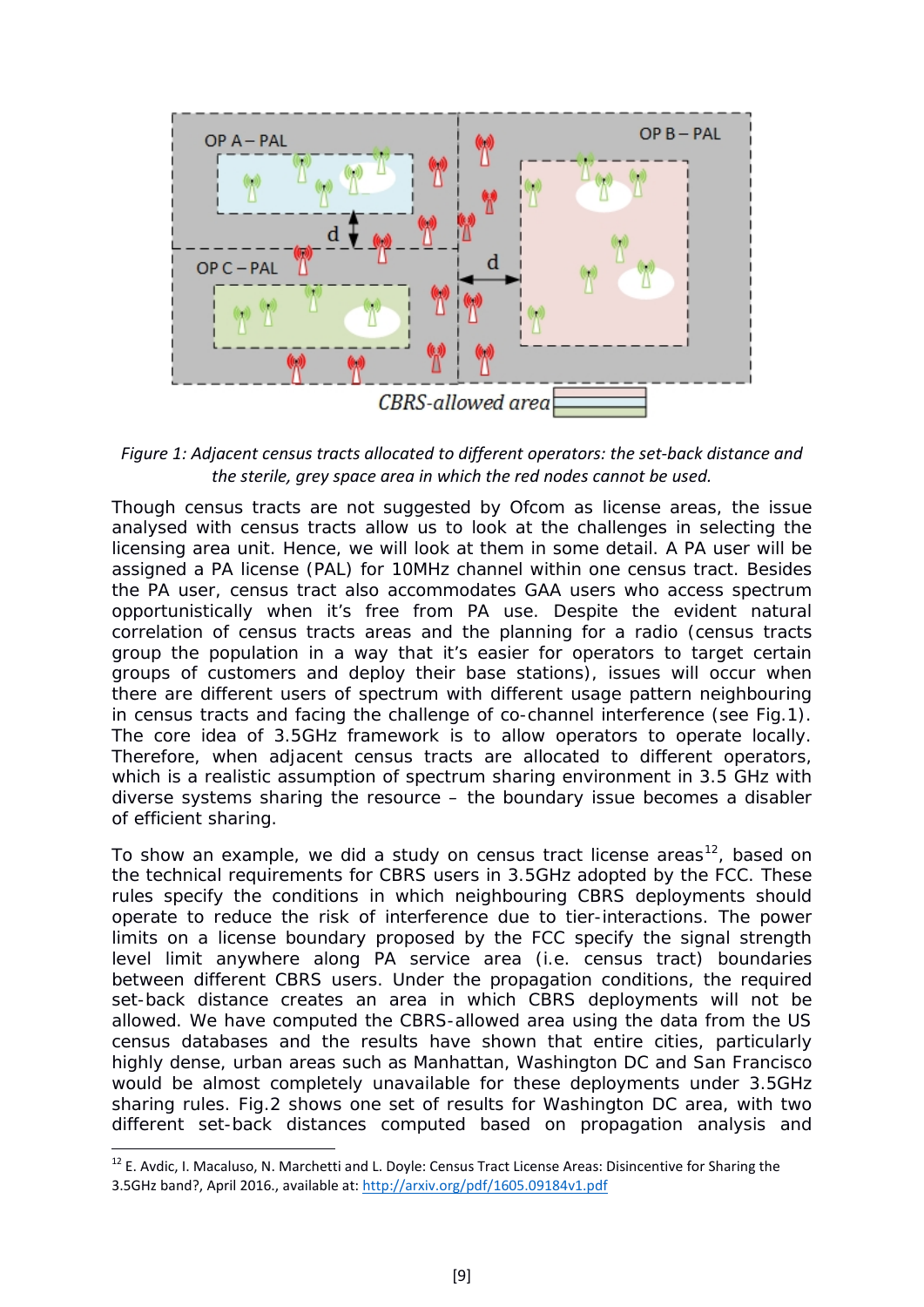allowed parameters of operation, proposed by the FCC for this band. The green areas show where CBRS nodes can be deployed, the red where they cannot. This is due to the fact that census tracts are smaller in places with high population density, where wireless demand is much higher.



*Figure 2: Washington DC area: Case I, set-back distance of 210m and Case II, set-back distance of 663m*

The problem of spectrum waste over the license area, reflected through the percentage of area loss and number of people precluded from spectrum use points to the fact that the boundaries of census tracts are not appropriate boundaries for a license area in a geographic licensing scheme envisioned for 3.5 GHz band. Not only that they mismatch with the spectrum propagation of small cell deployments, the main deployments that could put 3.5 GHz spectrum to more efficient use, but in highly dense urban areas, census tracts are so small that it is not possible to form the CBRS-allowed area at all to fit the diverse spectrum usage so the interference between adjacent tracts is reduced. In addition to that, census tracts are non-convex polygons, irregular in shape and size. The boundary-to-area ratio is higher in smaller census tracts and where boundary is irregular, because the area within the boundary decreases faster than the boundary itself, which results in higher area loss under the technical conditions of sharing. This leads to spectrum being underutilised, i.e. the smaller the census tracts are, more spectrum is wasted over the area.

#### <span id="page-9-0"></span>**A. Recommendation I: The size of the license area should not be fixed nor created for purposes other than spectrum usage**

The licensing model in the spectrum sharing framework needs to be flexible but more work needs to be done in that direction, particularly to address the issue of granting geographical licenses. The size of the license area should not be fixed. Instead, the boundary of a license area should follow the boundary of a wireless network coverage. We believe that the license area needs to be more dynamic so that the licensing framework is flexible enough to accommodate diverse use, but the question is open to what kind of solutions would be able to deal with this challenge. One obvious way to meet the high level goals of fully flexible sharing systems that dynamically respond to real-time change in conditions, is to focus on *actual spectrum usage* when designing a licensing framework. In particular, the license area should not be any fixed territory created for the purposes other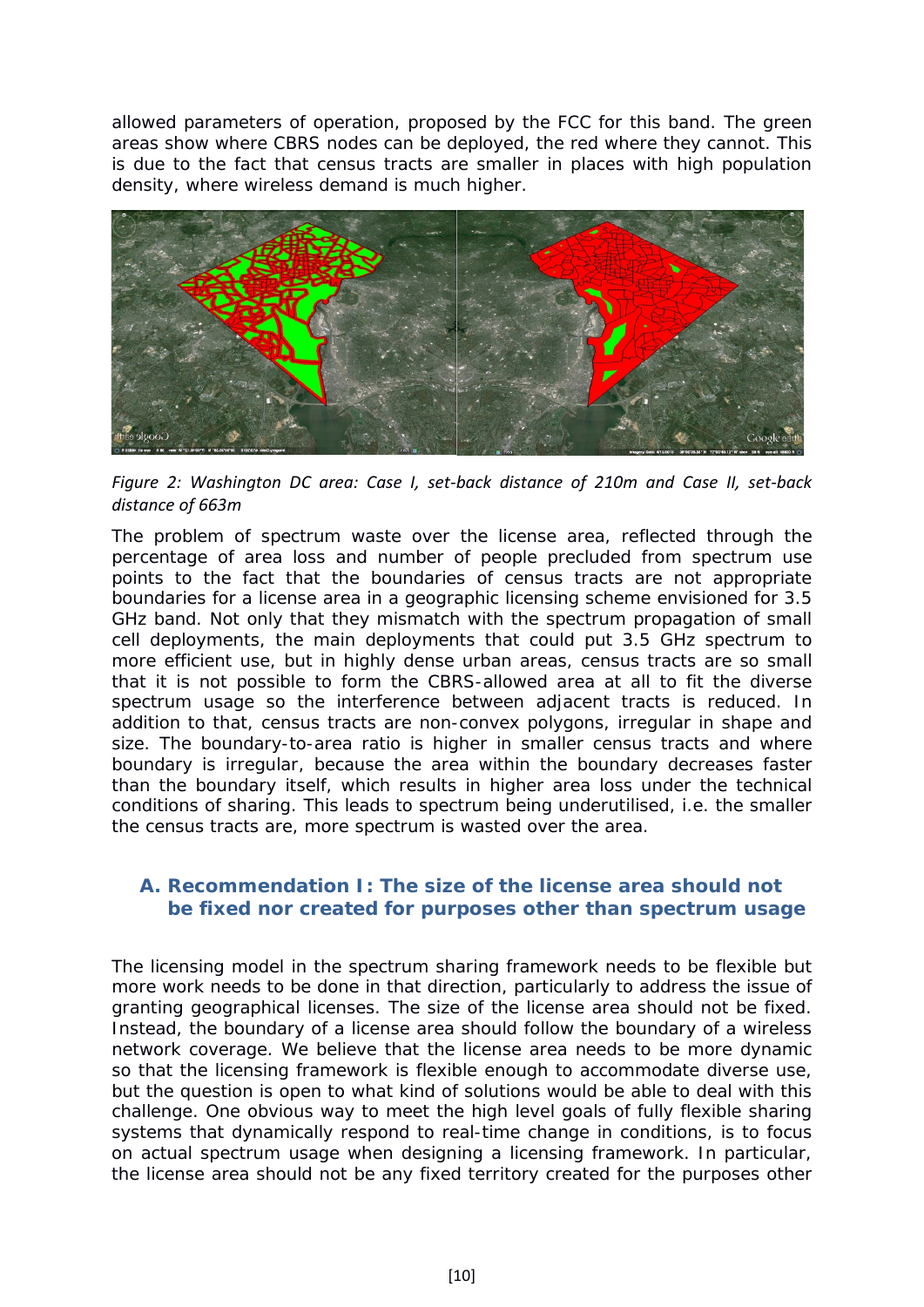than spectrum usage, but should be based on interference protection framework, especially because the nature of adjacent service cannot be ignored in geographic sharing.

The rules of technical operations that restrict signal strength limits of the licensee should be carefully designed, so that they do not restrict every possible usage in every possible situation. Every license should allow operation on a maximum power levels at least in one specific location within a given license area. The licensee should also be requested to scale down its operations and adapt to the presence of incumbents (the need to vacate the spectrum or respect the protection/exclusion zones) or other neighbouring use. Interference protection should be calculated for real world conditions, based on the actual spectrum usage of sharers. To investigate how different network deployments need to be so that the can be allocated in the same license area or in the same spectrum chunk is a challenging task to address. What would assist this task is the regulatory request to license applicants to submit the information on their network equipment and location, and also to take into consideration actual physical characteristics of the area in which they ask for a license. This way the license area would reflect the actual area of operation. Revealing information about their network deployments in this way is not something that the operators are willing to do, which is why a lot of effort needs to be put to design appropriate incentive system for all the parties involved in sharing. We believe it would serve as an important enabler of a functional, dynamic and flexible sharing framework alongside the licensing framework that needs to support it. It is important to challenge traditional ways of regulating spectrum and to speed up the processes involved by addressing many aspect of technological, economic and policy implications on sharing.

### <span id="page-10-0"></span>**B. Suggestion I: Another approach to geographic licensing**

Furthermore, the currently existing geographic licensing models for spectrum sharing are implemented on the borders of the U.S. with Canada and Mexico in 800MHz band<sup>13</sup>. It is worth considering this cross-border coordination model because of its potential applicability to designing a licensing framework for spectrum sharing in 3.8GHz - 4.2GHz band. These models are built on the basis of geographic sharing while giving assurance that spectrum is assigned in a fair manner to adjacent operators, whose edge users will get the service under these conditions. The model proves the feasibility of very localized sharing on the border and the fact that networks can overlap and still avail from spectrum use. For the operations within US/Mexico and US/Canada border areas, there are defined sharing zones and protection zones, but frequency allotment and the priority to access is given in a interchangeable way, so that each side is a primary and then secondary. The channel regions created through horizontal or vertical grouping of frequencies, define the eligibility on specific services in terms of signal levels not to be exceeded at the border, but these requirements are dependent on the nature of their services. Each side of the border has primary and secondary channels and knows when to access certain frequencies,

<span id="page-10-1"></span><sup>&</sup>lt;sup>13</sup> <http://www.ic.gc.ca/eic/site/smt-gst.nsf/eng/sf10069.html> <https://www.law.cornell.edu/cfr/text/47/90.619>  $\overline{a}$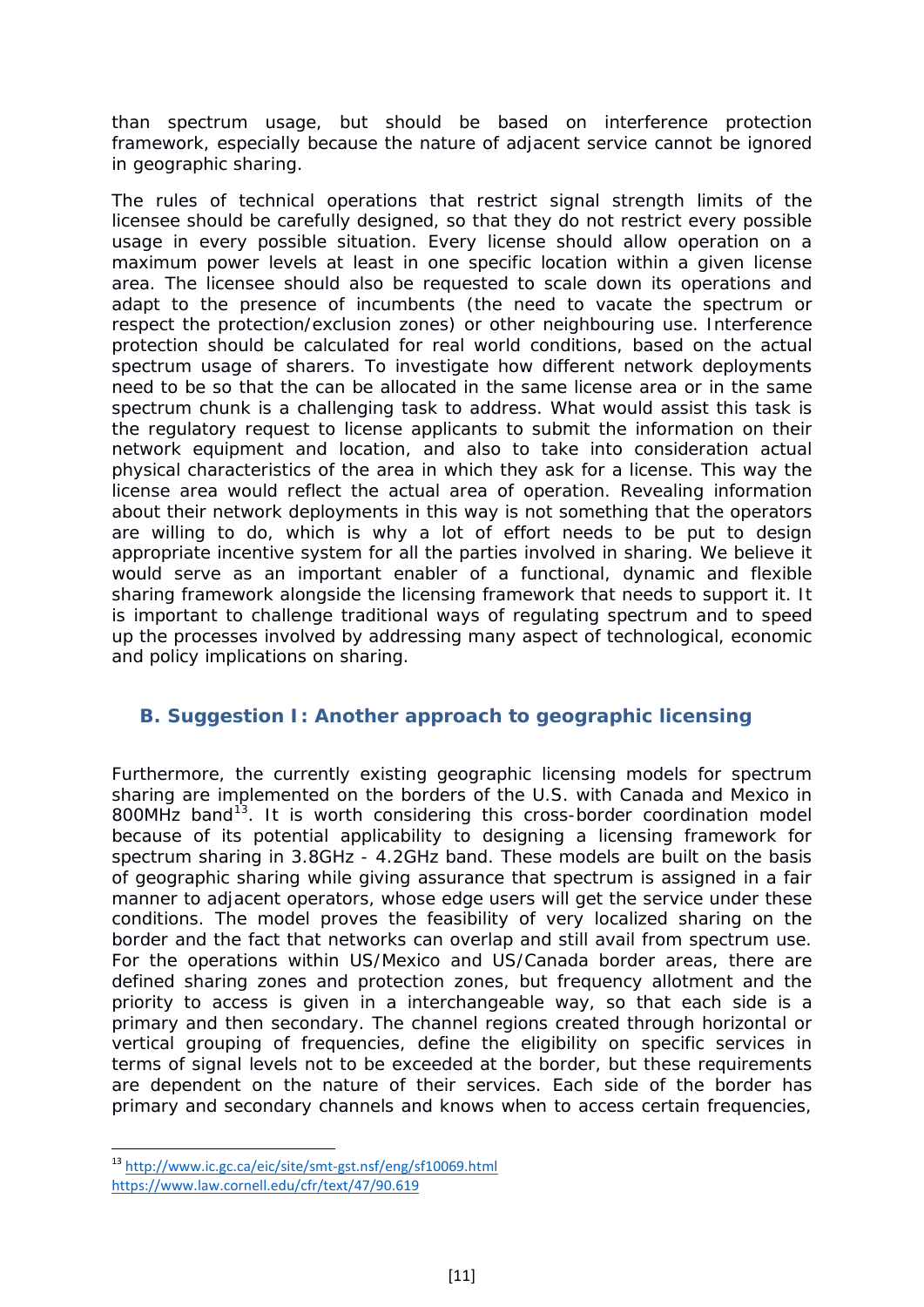so that along the border itself there is no spectrum wasted. This type of frequency planning which relies on geolocation is important to consider when issuing geographic licenses over certain area units.

#### <span id="page-11-0"></span>**C. Recommendation II: Market-based approach to sharing and small license areas**

The problems around geographic licensing we addressed in this response will be particularly severe in urban, highly dense areas where the demand is also higher. For the license area units which are created on the basis of something other then actual spectrum usage, the boundary issue will cause the spectrum waste. The technical requirements that specify the rules of operation are imposed on the license applicants regardless of the nature of adjacent service and if it exists or not. As shown with the census tract analysis for 3.5GHz Licensing framework in the U.S., the smaller census tracts naturally correlate with small cell deployments. As license areas, they give operators the opportunity to provide service to a targeted group of population or buildings where they have commercial interest. However, their boundaries do not follow wireless network coverage and census tracts also often intersect. Their intersection as a location where several census tracts meet makes it actually impossible to provide service by deploying small cells to cover single, strategically selected building - without having to aggregate several licenses for all census tracts that intersect there. This would not foster competition or put spectrum into more efficient use. Instead, it will add up to the spectrum cost of the entire band.

In a market based approach to spectrum sharing, spectrum auctions are a highly important market-based incentive to enable efficient sharing. The size and the shape of the licenses matters. If the license of a wrong size is auctioned, that will cause the spectrum allocation process to be inefficient as well. With the wrong-sized licenses, you increase the probability that the licensees would bid and compete for the licenses in the areas that they did not target and do not match their service needs. They would end up with for example a large license area that they cannot serve entirely, and the transaction costs would represent a significant barrier to efficient sharing.

With large and inappropriately sized licenses, rural operators do not get any chance to compete in the market. For the rural regions, smaller license areas would enable rural operators to bid and compete, these licenses are also cheaper and they should make even highly complex auction procedures a bit easier and more effective - the smaller size and better price would cause a higher auction participation. We would propose to end the practice of issuing licenses for a long, 10-15 years terms and instead enable small and large scale operators to get the license driven by the service they aim to provide in a targeted area. License duration should be reduced to 1-3 years and without renewable expectancies, scaling down to the license duration of only a couple of hours or even minutes.

Smaller licenses lead to dynamic spectrum markets which should be a part of a greater vision that drives policy-shaping and reform in spectrum management which will become more granular in the future. At the start of building the framework, designing the right-sized licenses is extremely important part to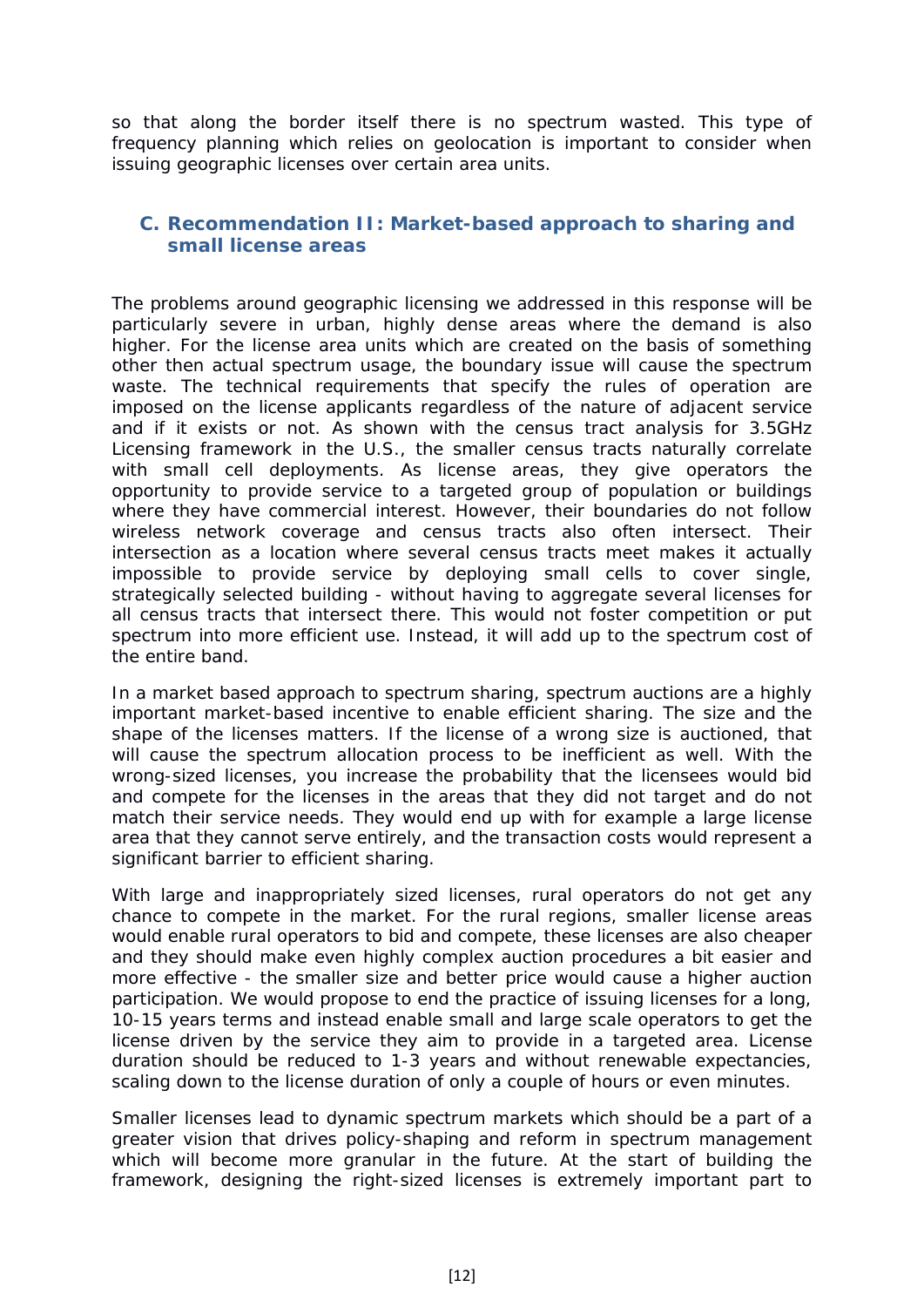define through flexible rules, under the objective of maximising spectrum utilisation. As in any framework that regulates resource usage, rules should be set in a clear, well-defined way but also reflect the sharing situation awareness and real world conditions, relying on measurements and extensive interference analysis - to account for flexibility.

### <span id="page-12-0"></span>**IV. Response to Question 3**

 $\overline{a}$ 

Do you agree with our initial assessment of a potential application of a tiered authorisation approach in this band? If yes, please describe the spectrum access method that you consider may best meet any requirements you have to have to access spectrum in 3.8GHz to 4.2GHz band. Please give specific details of how you would envisage this working in practice, where appropriate with reference to the tools and enablers identified in Spectrum Sharing Framework.

For those who fundamentally believe in spectrum sharing, the release of a Licensed Shared Access (LSA) regulatory tool meant that regulation is moving in the right direction, challenging the notion that incumbents who do not make optimal use of their frequency allocation can simply sit in these frequency bands without consequence. However, as we have shown in the case study on LSA and advanced network platform of C-RAN that could support it<sup>[14](#page-12-1)</sup>- regulations and use case scenarios were limiting the potential of LSA. As it is clear now, after two years of regulatory, standardization and implementation activities around LSA, it will remain a complementary regulatory tool to enable sharing in environments where existing regulations do not foresee multiple users or multiple usage (i.e. in the UK, this approach is already facilitated through the Wireless Telegraphy Act). The LSA approach as a two-tier model offers a straightforward way for MNOs to get access to some additional spectrum that otherwise would not be available and it provides certainty through a well-regulated, clear set of rules that guarantee QoS to both tiers in sharing. Regardless of the advantages of an LSA two-tier approach, there are many drawbacks that could be solved through a multi-tier approach. LSA exists practically as a way of spectrum leasing. It is intended for traditional mobile carriers and does not open the band for new players through any kind of market incentives or shorter term licenses or disabling renewal expectancies from operators.

To make LSA more flexible and useful for more than traditional carriers, we did a study that combines advanced perspective of a C-RAN (we coupled C-RAN with MD-MIMO deployment of antennas in remote network) and the introduced elements of what we term an advanced version of LSA (multiple incumbents and multiple licensees which share the LSA spectrum and the infrastructure). The infrastructure dimension allows us to introduce multiple virtual operators as LSA licensees - we refer to virtual operator as a service provider which does not fully own all of the resources necessary to deliver a certain service (spectrum or

<span id="page-12-1"></span><sup>&</sup>lt;sup>1414</sup> E. Avdic, I. Macaluso, H. Ahmadi, I. Gomez-Miguelez, L. Ingolotti, N. Marchetti and L. Doyle: LSA-Advanced and C-RAN: A (5G) Romance of Many Dimensions, Dec. 2014., available at: <http://arxiv.org/pdf/1606.02142v1.pdf>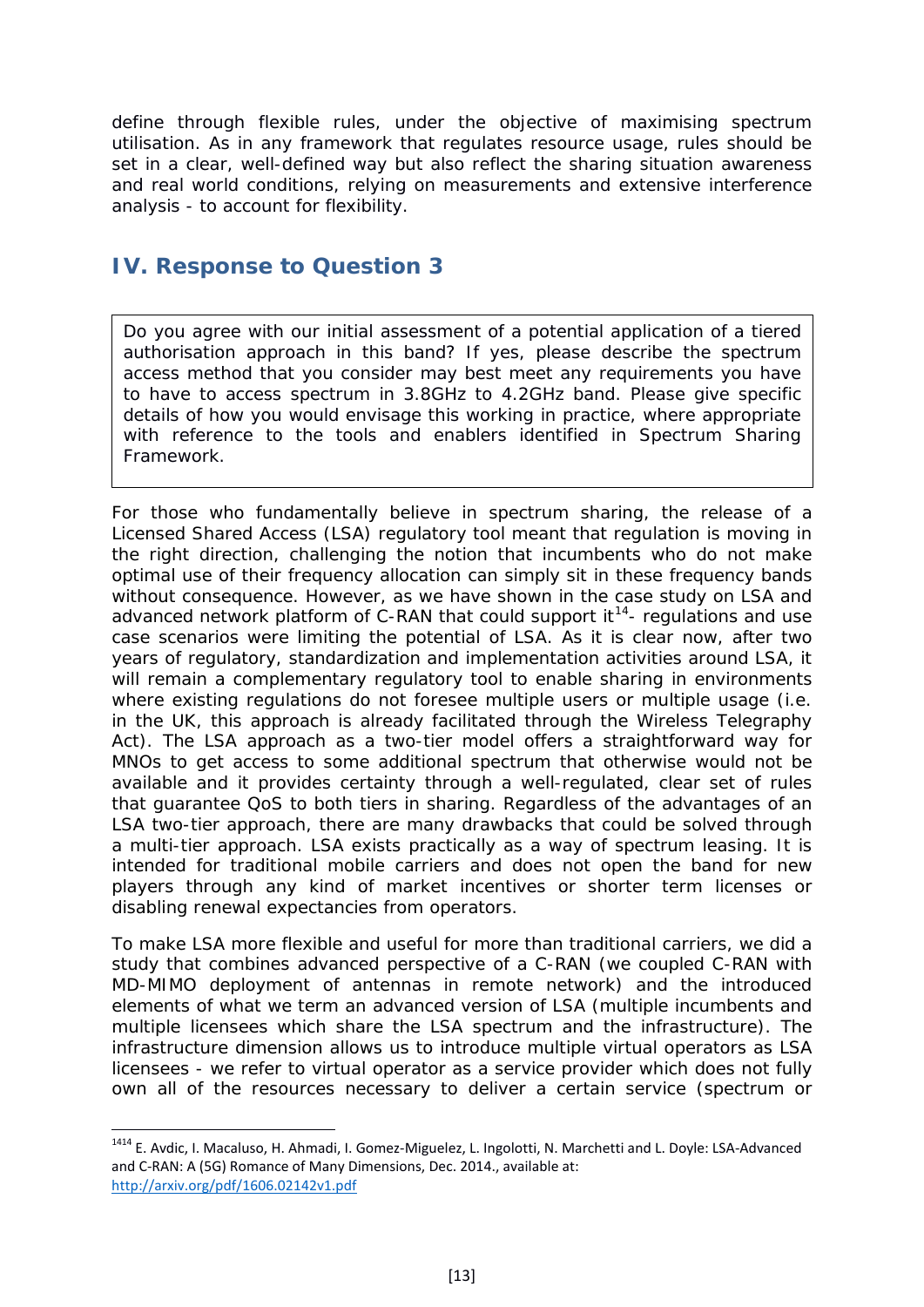infrastructure or computational resources etc.). In the scenario setting where we have an LSA system (Repository and Controller) and MVNOs interacting via C-RAN shared infrastructure, we shorten the crucial factor of an LSA system performance, evacuation response time (shown to represent a significant delay in LSA trials). There is no need for OA&M to communicate with each active eNB in the region where incumbents need spectrum back. It is done in the Cloud, one control point. The only additional messaging in evacuation information flow is the one between C-RAN and MVNO but only in case they are not the same entity, which they can be. In principle, it is possible to virtualize and hence share resources over almost any wireless or fixed network. We are interested in pushing sharing to the extreme and operating on the principle that network architectures need to be designed with extreme sharing in mind. On the wireless side, sharing of infrastructure happens in a passive way (towers, sites, masts) and active way (RAN and core network sharing) manner. Solutions tend to be designed for network mobile operators without new kinds of players in mind, e.g. virtual service providers. Sharing is considered in a fragmented manner in general: ether focusing on spectrum sharing architectures (TVWS) or a particular regulatory tool for sharing (LSA). It is our intention to understand the potential and limits of sharing in general (i.e. think about sharing of all kinds of network resources collectively), but we started out with a case study that incorporates many of the concepts of our vision.

The architectural principles of C-RAN and MD-MIMO based case solution gave us an opportunity to showcase what kind of dynamic scenarios can infrastructure sharing enable if it is coupled with spectrum sharing. It is a way to use spectrum more efficiently, to reduce investment costs significantly, to introduce competition, to use technologies that improve network capacity, to cover the area of high density, high and varied usage demand etc. In a static scenario each MVNO uses C-RAN with a fixed number of antennas and the pool of shared resources only contains LSA spectrum. In a dynamic scenario we quantify the capabilities of C-RAN to enhance the sharing features of LSA. We observe the change in efficiency of resource usage: dynamic C-RAN was able to accommodate all MVNOs even in the presence of an incumbent. The MVNOs also needed smaller spectrum chunk to meet the minimum rate constraint. The trade-off in sharing the spectrum and sharing the infrastructure has shown that the number of market players increases significantly in the dynamic spectrum sharing scenario enabled by C-RAN MD-MIMO and advanced LSA sharing features.

Based on this study several points can be made that revolve around the concept of extending the dimensionality to overcome limitations. The advanced versions of spectrum and infrastructure sharing platforms brought together in a highly dynamic, heterogeneous, virtualised network represent a showcase of an extreme sharing scenario. Such scenario accommodates a diverse range of players, users, resources and technologies and reflects how we shape the future networks for an expressive, competitive market.

In this sense, CONNECT would like to lay out a set of recommendations and directions in policy-shaping process for the band in question. We hope that our proposal and suggestions towards introducing three-tier spectrum access model clearly reflect our support for adoption of multi-tier based spectrum access. Ofcom already expressed their intentions to go in this direction and elaborated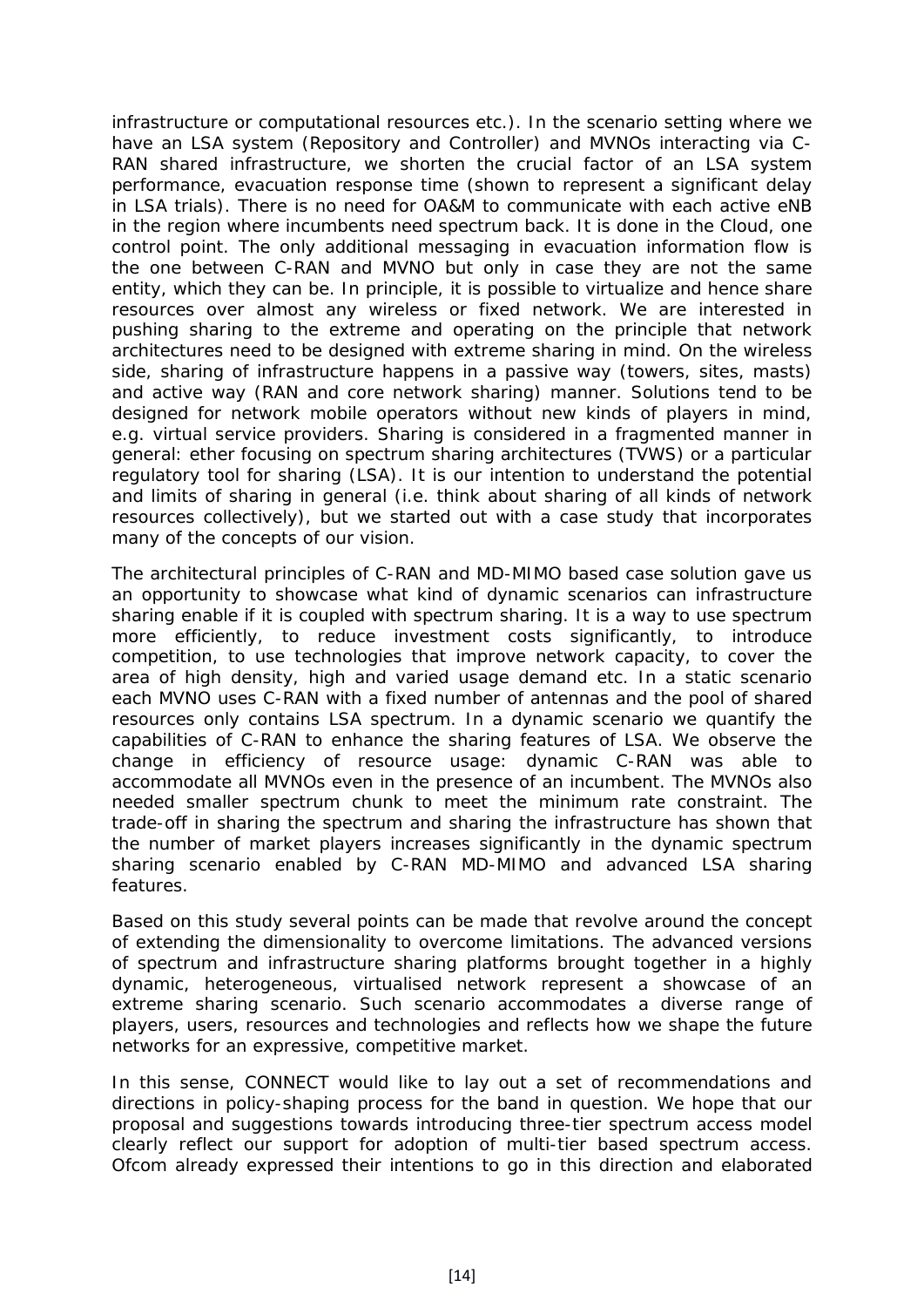that the conditions are right for a three-tier model in this band. Therefore, we point to some of the components of regulatory analysis, which we think are crucial to consider in order to embed proper rules and definitions in a dynamic, flexible and comprehensive sharing framework that will be based on a multi-tier access to spectrum.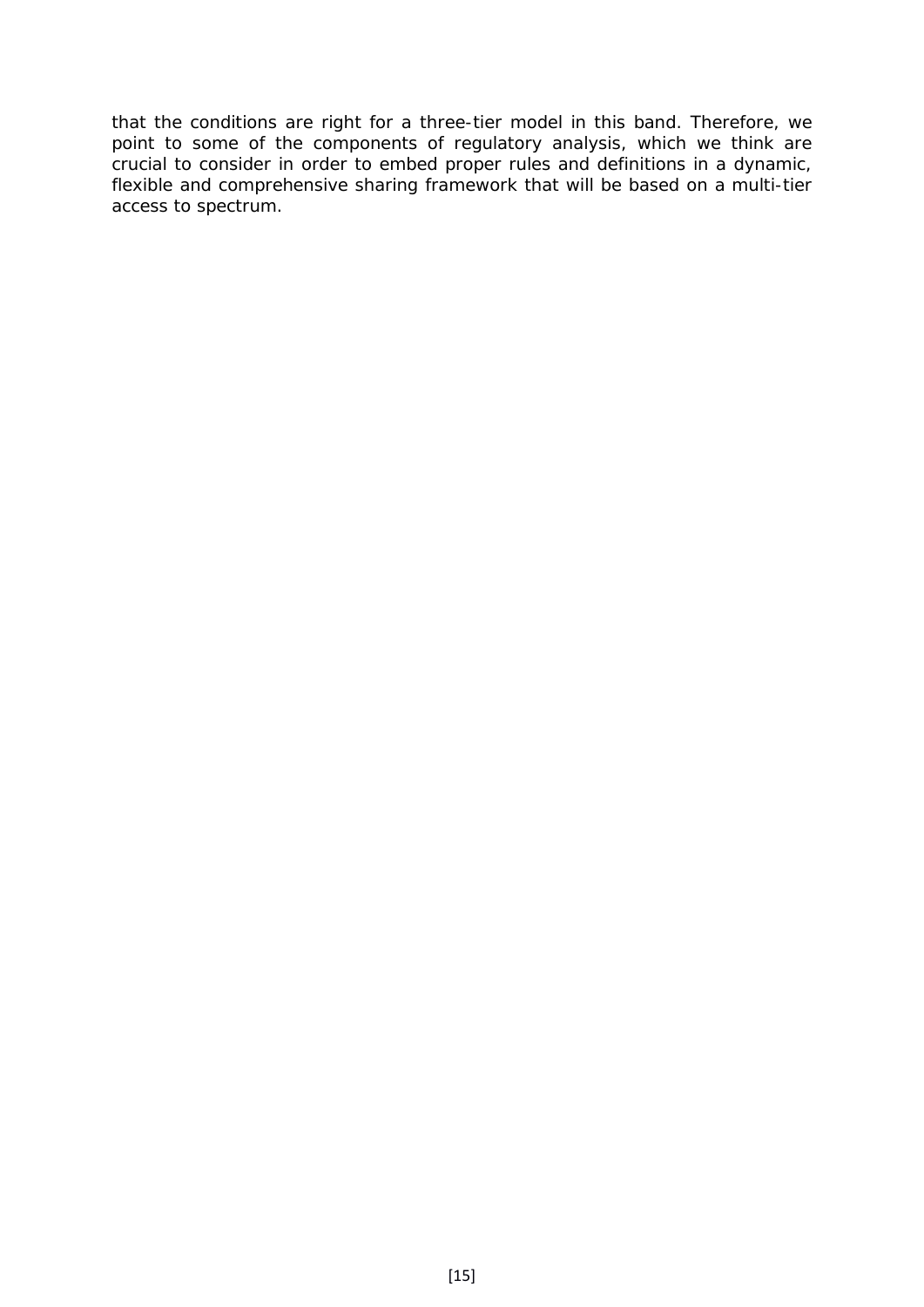#### <span id="page-15-0"></span>**A. Recommendations**

**.** 

In the subject of tools and enablers that Ofcom identifies in the spectrum sharing framework, we see them being applied in combination to create new sharing models. Enablers such as *new types of spectrum information, market mechanisms and technological capabilities* could feed the *tool of authorisation* so that these efforts result in a well-defined, flexible licensing framework. Specifically, with the right way of collecting spectrum information, with the market based incentive to make the users be willing to share and with the technological capabilities of geolocation databases that rely on cloud-computing principles assisted with spectrum sensing - license conditions could be well resolved through a technological solution.

Many-networks and many-frequencies wireless communication of the future will enable sharing to become a norm, as advocated in the PCAST report<sup>15</sup>. Sharing approach should not be implemented as a one-to-one relationship between the incumbent and the sharer but extended to enable many-to-many type of relationship. Incumbent-licensee interaction should be at its most dynamic interpretation, with flexible rules, adaptable to spectrum environment in a CR fashion to get through the benefits of sharing. In the 5G context, it is crucial that the licensee is not simply seen as a traditional MNO (as in the most of the current use-cases across EU regulation) but rather that other types of systems and services can share. The sharing framework should have an identifiable market oriented component, enabled through policy.

Different mechanisms of assignment should be considered ranging from simple rule based assignments to auctions held at specific intervals to dynamic spot auctions. The number of actors who can play a role in competitive auctions is limited when long-term, expensive licenses are issued. Small scale operator not in need for a big coverage area would purchase a cheaper license and for a short term.

There are benefits in the combination of the licensing models (licensed, lightlicensed, license-exempt), which will fully be unlocked only if there is sufficient spectrum reserved and planned for these kinds of users. What initially needs to be done is the proper analysis of incumbent usage. The combination of clearing, relocating and auctioning the spectrum will lead to frequency planning and effective allocation, as a second step. As a technological enabler, in license exempt cases, DSA could enable releasing spectrum very fast and at low cost, which reduces barrier to market entry. If Ofcom reserves a significant portion of unused frequencies in this band (which can clearly be seen through geographic distribution of incumbent usage illustrated in Consultation), then the market will respond through the devices and chipsets being produced. Policy-shaping process should not ignore international development and potential for harmonisation, globally.

<span id="page-15-1"></span><sup>&</sup>lt;sup>15</sup> Report to the President: Realizing the full-potential of government-held spectrum to spur economic growth, July 2012., available at:

[https://www.whitehouse.gov/sites/default/files/microsites/ostp/pcast\\_spectrum\\_report\\_final\\_jul\\_20\\_2012.p](https://www.whitehouse.gov/sites/default/files/microsites/ostp/pcast_spectrum_report_final_jul_20_2012.pdf) [df](https://www.whitehouse.gov/sites/default/files/microsites/ostp/pcast_spectrum_report_final_jul_20_2012.pdf)